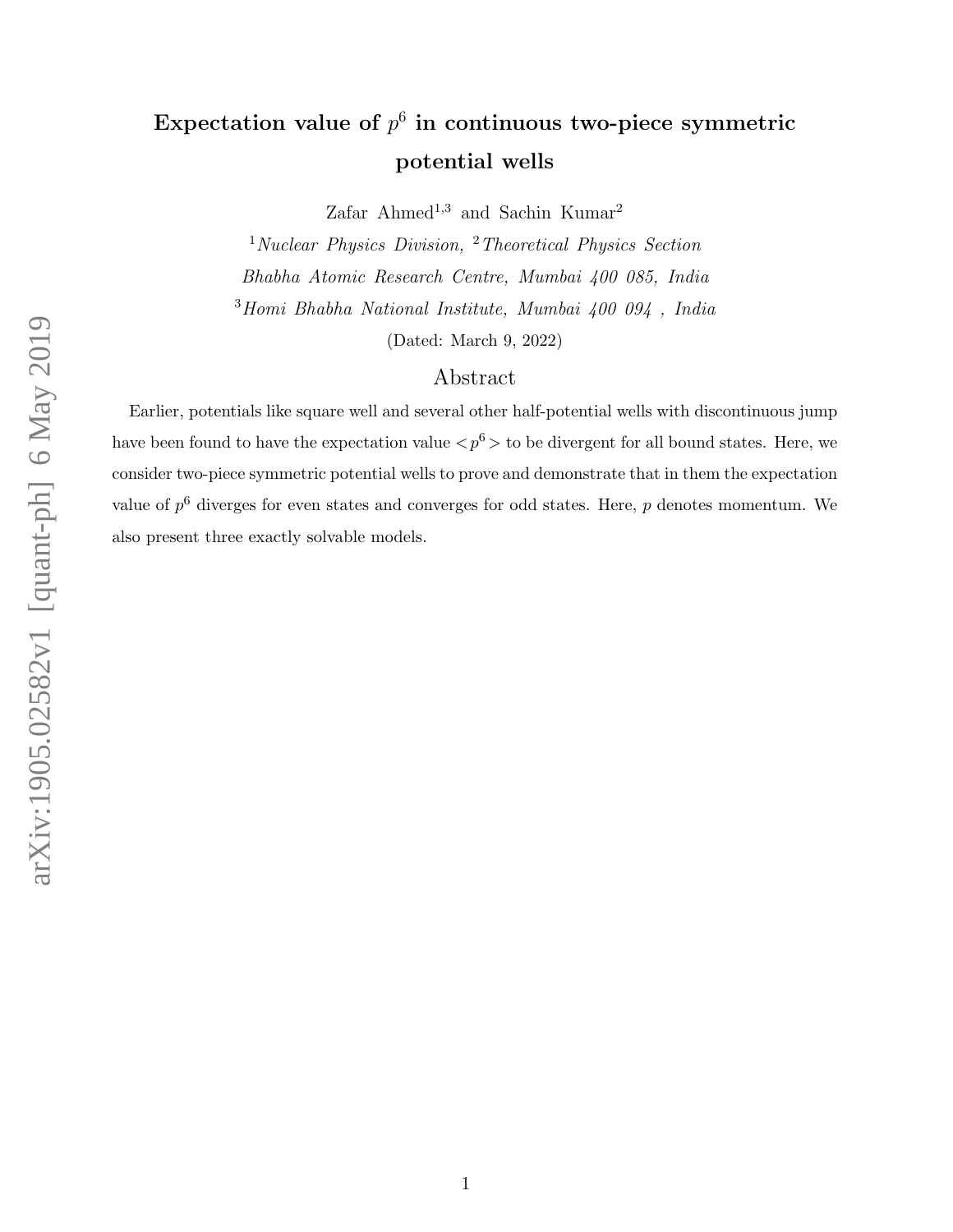In quantum mechanics [1] for a potential well the expectation value  $\langle \psi(x)|F|\psi(x)\rangle$  of an operator  $F$  is obtained using eigenfunction of a bound state that is a continuous and normalizable solution of Schrödinger equation

$$
\frac{d^2\psi(x)}{dx^2} + \frac{2m}{\hbar^2} [E - V(x)]\psi(x) = 0.
$$
 (1)

It is also be desirable that uncertainty in position  $\Delta x$  and in momentum  $\Delta p$  should be finite to meet the Heisenberg's uncertainty principle [1]. Recently, it has been remarked that for  $\Delta x$  to be finite the eigenstate in position space needs to vanish faster than  $1/|x|^{3/2}$  [2]. For instance, for  $\psi_0(x) = \frac{1}{\sqrt{1+x^2}}$  $\frac{1}{1+x^2}$ ,  $\Delta x = \infty$  and the potential possessing it is a double humped well (a well with )with two side barriers) [2], where  $\psi_1(x)$  is the ground state at the  $E = 0$ . Other wise all the usual potential wells like Dirac delta well, square well, harmonic well and other well potentials have finite value for  $\Delta x$ .

Students are also advised to work in momentum representation [1] where the wave function  $\phi(p)$  is given as

$$
\phi(p) = \mathcal{F}[\psi(x)] = (2\pi\hbar)^{-1/2} \int_{-\infty}^{\infty} \psi(x) e^{-ipx/\hbar} dx,\tag{2}
$$

the Fourier transform of  $\psi(x)$ :  $\mathcal{F}[\psi(x)]$ . The two representations are physically equivalent. One can find  $\langle x^2 \rangle$  as  $\langle \psi(x) | x^2 | \psi(x) \rangle$  or  $\langle \phi(p) | - \hbar^2(d^2/dp^2) | \phi(p) \rangle$ . Similarly,  $\langle p^2 \rangle$ can be found as  $\langle \psi(x) | - \hbar^2 (d^2/dx^2) | \psi(x) \rangle$  or  $\langle \phi(p) | p^2 | \phi(p) \rangle$ . Instead of finding the Fourier transform (2) of  $\psi(x)$ , one can in principle solve the integral equation

$$
[p^{2}/2m - E]\phi(p) = \int_{-\infty}^{\infty} U(p - p')\phi(p')dp'. \tag{3}
$$

directly for  $\phi(p)$ , where  $U(p) = \mathcal{F}[V(x)]$ . Solving the integral equation (3) may be more difficult. Mostly the mathematical forms of  $\psi(x)$  and  $\phi(p)$  are different so much so that for finding something, one option is either easier to do or more transparent than the other one. Also these two options present different mathematical situations. For instance, for infinite square well (ISW), the *p*-integral in finding  $\langle p^2 \rangle$  is improper [3] but finite whereas the x-integrals are proper and simple. Once again, in order to have  $\Delta p$  to be finite, we may demand that  $\phi(p)$  needs to fall off faster than  $1/|p|^{3/2}$ . One may find  $\langle p^2 \rangle$  more transparently and directly as

$$
\langle \psi_n | p^2 | \psi_n \rangle = \frac{2m}{\hbar^2} \int_{-\infty}^{\infty} \psi_n(x) [E_n - V(x)] \psi_n(x) dx, \tag{4}
$$

If the potential well is finite, the bound state eigenfunctions will be finite, continuous and differentiable for each  $x \in (-\infty, \infty)$ , so will be the expectation value of  $p^2$ . Even for the Dirac Delta well (3) is finite.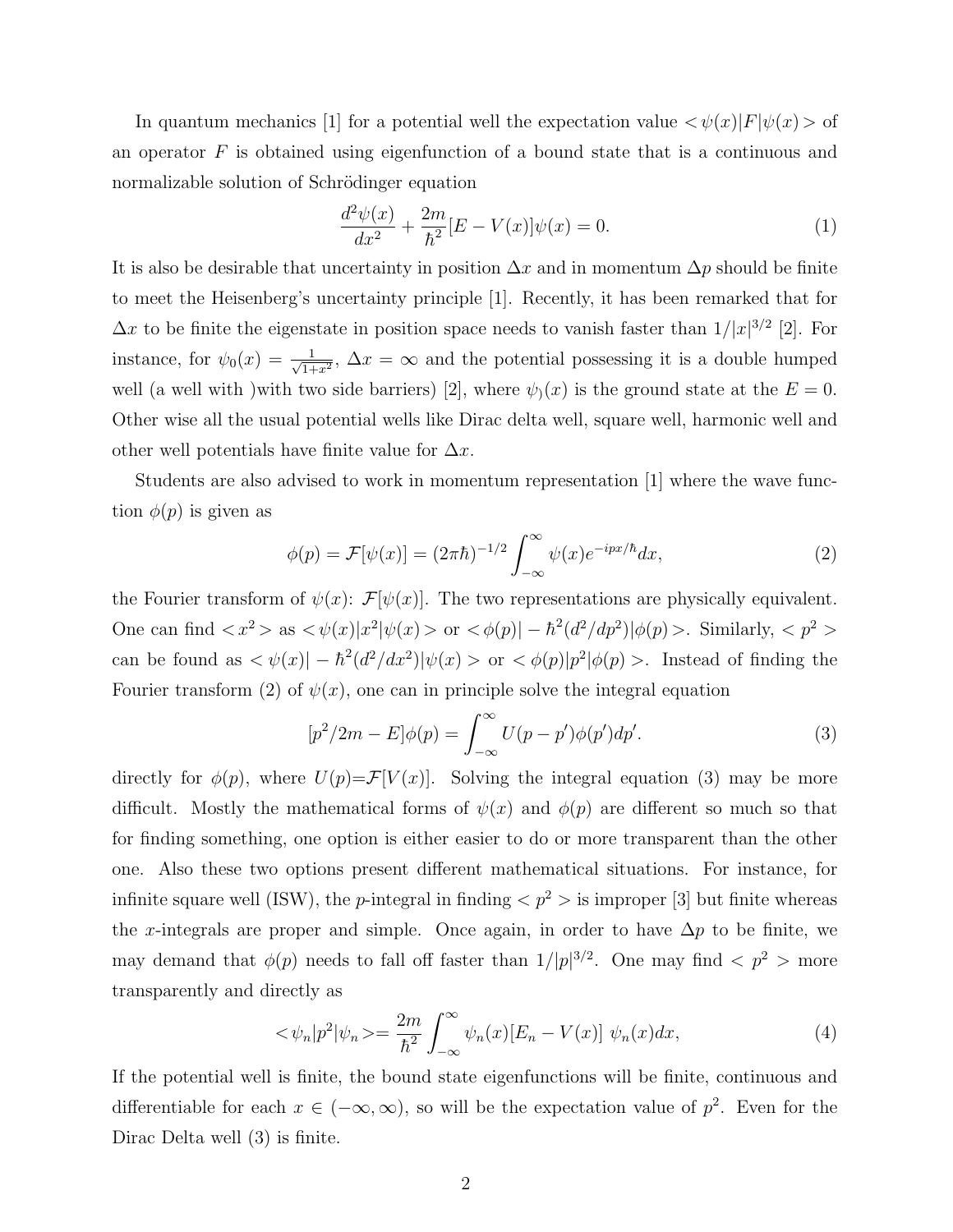

FIG. 1: Schematic representation of continuous two-piece symmetric potential wells which are nondifferentiable at  $x = 0$ . (a): triangular well,  $V_1(x) = -V_0|x|/a$  (14), (b): convergent exponential well,  $V_2(x) = -V_0 \exp(-2|x|/a)$  (18) and (c): divergent exponential well,  $V_3(x) = V_0[\exp(2|x|/a) -$ 1] (22).

For ISW,  $\langle p^4 \rangle$  in the position representation gives a finite value, it actually diverges in momentum space. Similar experience is found in finite square well (FSW) where it is  $\langle p^6 \rangle$ which presents an interesting discrepancy in the two representations.This discrepancy was first pointed out in a largely un-noticed paper [4] where for FSW  $I_n(p) = |\phi_n(p)|^2$  was derived to show a surprising asymptotic fall-off as  $p^{-6}$ , however the details of  $\phi_n(p)$  were incorrect which have been corrected recently [5]. The consequent divergence of  $\langle p^6 \rangle$  in FSW in position space was revealed in terms of the Dirac delta discontinuities in the second and higher order derivatives of  $\psi_n(x)$  at the end points  $x = \pm a$ . Unfortunately, this proof is not very transparent [4]. Recently, a simple and transparent proof for the divergence of  $\langle p^6 \rangle$  for square well potential has been presented [5]. Following this, it has been shown that  $\langle p^6 \rangle$  diverges when potential wells have a finite jump discontinuity. These potentials [6] are two-piece half-potential wells of the type  $V(x) = -U(x)\Theta(x)$ ,  $\Theta(x)$  is Heaviside step function defined as  $\Theta(x < 0) = 0, \Theta(x > 0) = 1$  and  $U(x)$  is a differentiable function which may or may not vanish asymptotically and  $U(0) = -V_0$ .

Here, in this paper we wish to state, prove and demonstrate that of  $\langle p^6 \rangle$  diverges (converges) for even (odd) parity states of continuous two-piece symmetric potential wells which are non-differentiable at  $x = 0$ . These potential wells have left and right derivatives mismatching at  $x = 0$ , these are function of |x| like  $V_1(x) = -V_0|x|/a$  [7],  $V_2 = V_0 \exp(-2|x|/a)$ [8] and  $V(x) = V_0[\exp(2|x|/a) - 1]$  [9]. Such potential wells enrich students' experience in studying bound states in quantum mechanics.

A definite integral  $\int_a^b f(x)dx$  is real and finite if it is continuous at each and every point of the domain  $[a, b]$ ,  $f(x)$  may also be piece-wise continuous for this integral to exist. Otherwise, the integrals are improper which may be convergent (finite) or divergent (infinite) [2].  $V(x) =$  $-2\delta(x)$  is an interesting digression where in  $\langle p^2 \rangle$  is finite owing to the interesting property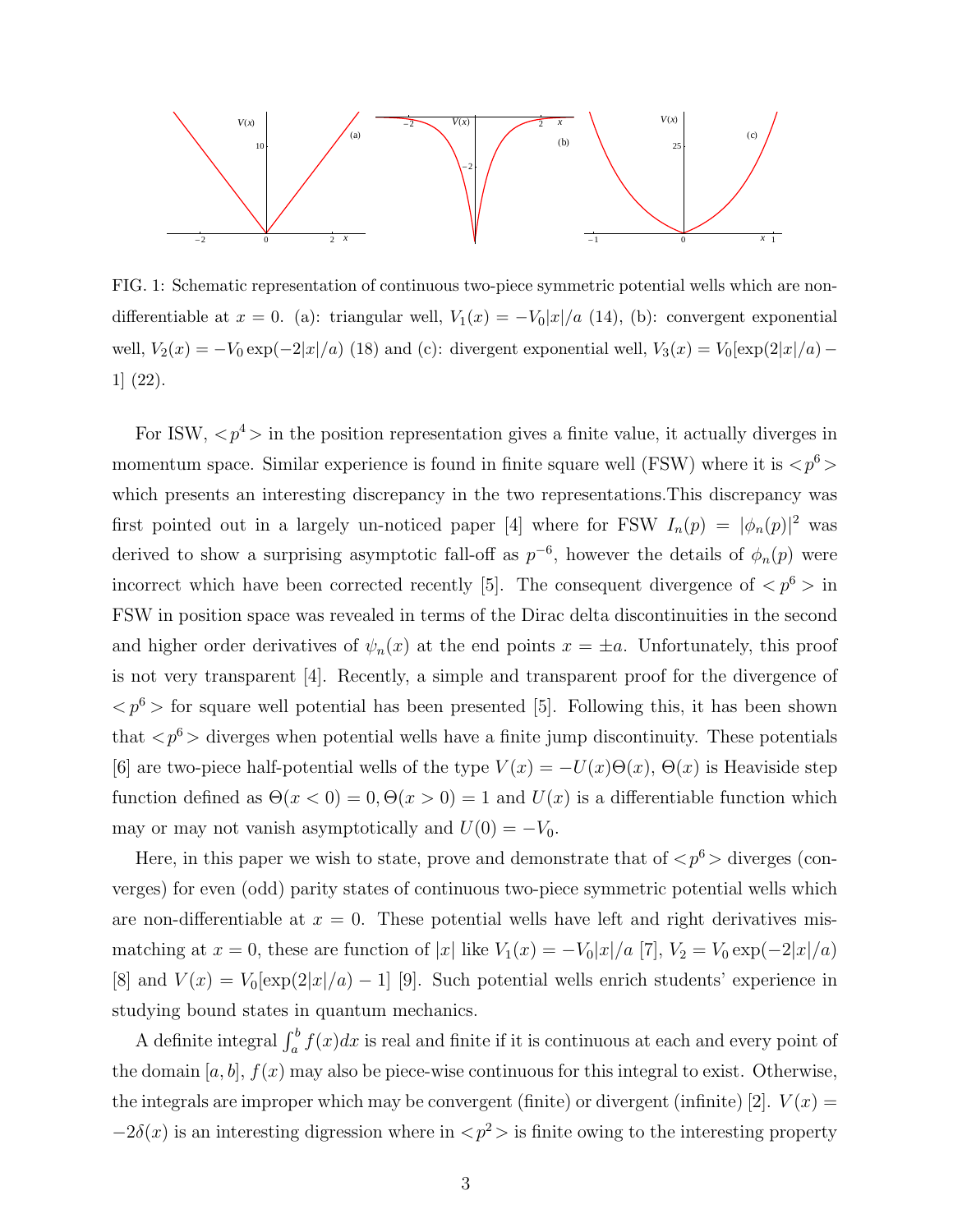that  $\int_{-\infty}^{\infty} f(x)\delta(x)dx = f(0).$ 

Next, we suggest  $\langle p^4 \rangle$  to be evaluated as

$$
-\int_{-\infty}^{\infty} \psi(x) \frac{d^2}{dx^2} [E - V(x)] \psi(x) dx, \tag{5}
$$

which can be re-written in an inspiring form as

$$
\langle p^4 \rangle = \int_{-\infty}^{\infty} F_1[\psi, \psi', V', V''] dx + \langle \psi | (E - V(x))^2 | \psi \rangle. \tag{6}
$$

Ordinarily, the first integral in above simplifies to  $[-V'(x)\psi^2(x)]_{-\infty}^{\infty}$ . When  $V(x)$  is continuous and differentiable, it vanishes since  $\psi(x)$  are bound states that converge to zero, asymptotically. Alternatively, inside the first integral in (6), there occur terms like  $2[V'(x)\psi(x)\psi'(x) + V''(x)\psi^{2}(x)].$  For the Dirac delta well  $V(x) = -2\delta(x)$  using the interesting derivatives  $V'(x) = 2\delta(x)/x$  and  $V'' = -4\delta(x)/x^2$ ;  $\psi_0(x) = e^{-|x|}$ , the second term causes strong divergence in  $\langle p^4 \rangle$  near  $x = 0$  as

$$
\int_{-\epsilon}^{\epsilon} V''(x)\psi^2(x)dx = -4\int_{-\epsilon}^{\epsilon} e^{-2|x|}\frac{\delta(x)}{x^2}dx \to \infty.
$$
 (7)

Had there been odd eigenstate(s) this integral would have been convergent and finite. This explains the divergence of  $\langle p^4 \rangle$  in position space which is obvious in momentum space as  $\phi(p) = \sqrt{2/\pi}(1+p^2)^{-1}[2]$ . Next, we verify that expectation value of force  $(-V'(x))$ , namely

$$
\langle \psi | V'(x) | \psi \rangle = 2 \int_{-\epsilon}^{\epsilon} \frac{\delta(x)}{x} \psi^2(x) dx \to 2 \int_{-\epsilon}^{\epsilon} \frac{\delta(x)}{x} (1 - 2|x|) dx \tag{8}
$$

vanishes as here is an odd integrand between symmetric limits. Vanishing of integrals in (8), may not be without arguments. Here, we underline that otherwise Ehrenfest theorem will be defied by the Dirac delta well potential which is most popular among potential wells.

Convergence of  $p^4 >$  for  $V(x) = |x|, e^{-2|x|}, e^{2|x|} - 1$  Fig. 1

Near,  $x = 0$ , the even parity bound states of a symmetric well near  $x = 0$  behave as  $\psi_e(x) \approx A$  and the odd ones behave as  $\psi_o(x) \approx Bx$ . For the potential well  $V_1(x) = |x|$ , we have  $V_1'(x) = S(x)$ , where  $S(x < 0) = -1$  and  $S(x > 0) = 1$  such that  $S(x) = 2\Theta(x) - 1$ ,  $\Theta'(x) = \delta(x)$ , then  $V''_1(x) = 2\delta(x)$ ,  $V'''_1(x) = 2\delta'(x)$  and  $V^{iv}_1(x) = 2\delta''(x)$ . The n<sup>th</sup> derivative of  $\delta(x)$  namely  $\delta^{(n)}(x) = (-1)^n n! \; \delta(x)/x^n$  So we find that in the e-vicinity of  $x = 0$  the crucial part of  $\langle p^4 \rangle$  behaves as

$$
\langle \psi | V_1'' | \psi \rangle = 2 \int_{-\epsilon}^{\epsilon} \psi^2(x) \delta(x) dx \to \text{finite}, \tag{9}
$$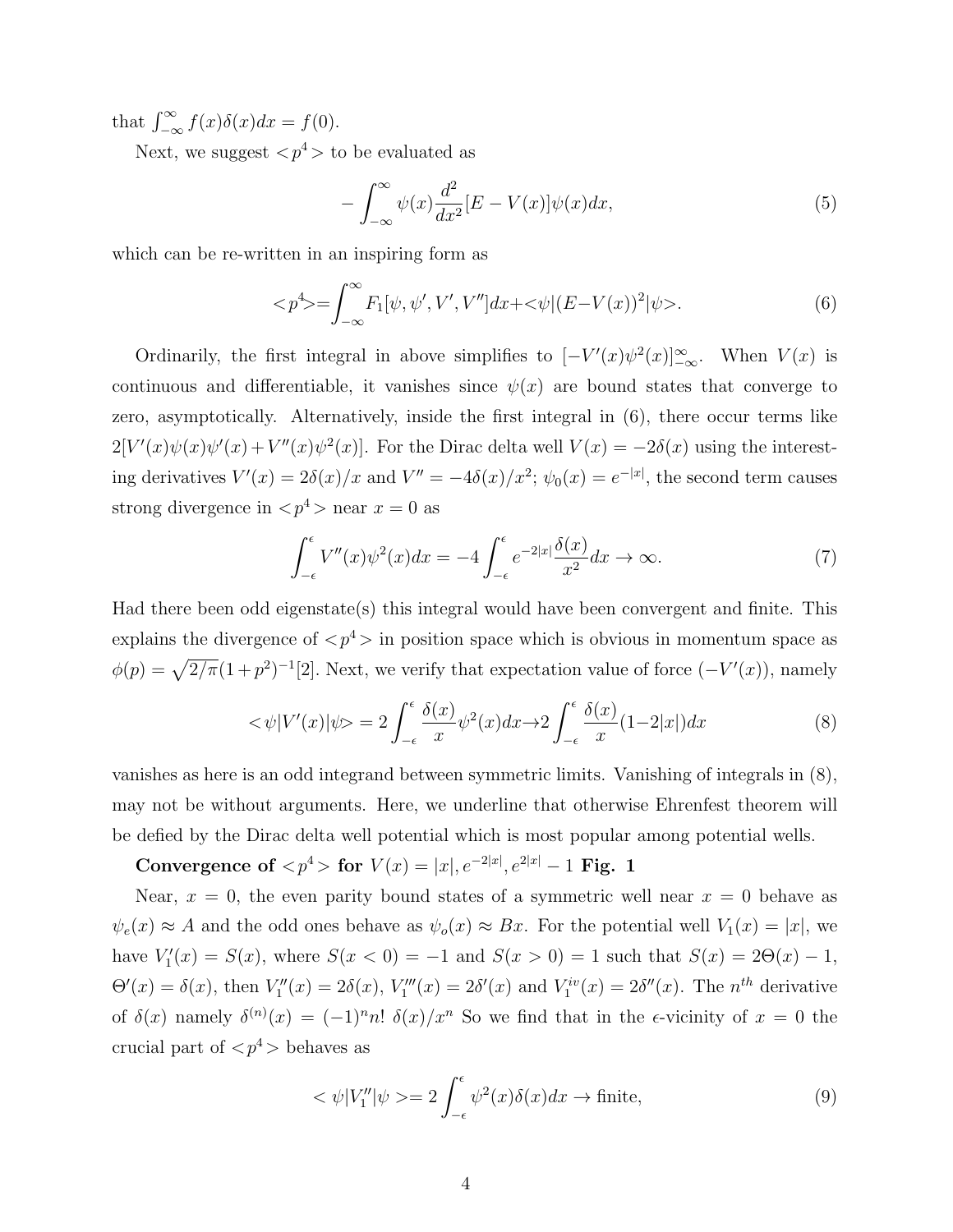Next, for  $V_2(x) = \exp(-2|x|)$ ,  $V'_2(x) = -2e^{-2|x|}S(x)$ ,  $V''_2(x) = 4\exp(-2|x|)S^2(x)$  $4 \exp(-2|x|)\delta(x)$ . So for  $V_2(x)$ 

$$
\langle \psi | V_2'' | \psi \rangle = 4 \int_{-\epsilon}^{\epsilon} \exp(-2|x|) \left[ 1 - \delta(x) \right] \psi^2(x) \, dx \tag{10}
$$

remains finite and hence  $\langle p^4 \rangle$ . Similar steps justify the convergence of  $\langle p^4 \rangle$  for  $V_3(x)$  as well.

Expectation value of  $p^6$  for three potentials in Fig. 1: Using  $p^2\psi(x) = [(E - V(x)]\psi(x)$  successively and Eq. (6) wet

$$
\langle p^6 \rangle = \int_{-\infty}^{\infty} F_2[\psi, \psi', V, V', V'', V''', V^{(iv)}] dx + \langle \psi | [E - V(x)]^3 | \psi \rangle. \tag{11}
$$

For the expectation value of  $\langle p^6 \rangle$ , we get In the above equation the part  $\langle p^6 \rangle$  $\psi(x)|V^{iv}(x)|\psi(x)$  is the main source of divergence in  $\langle p^6 \rangle$ .

For  $V_1(x) = |x|$ , we have  $V_1^{iv}(x) = 4\delta(x)/x^2$ 

$$
\langle V_1^{iv}(x) \rangle = 4 \int_{-\epsilon}^{\epsilon} \frac{\delta(x)}{x^2} \psi^2(x) dx, \tag{12}
$$

which diverges for the even state  $(\psi_e(x) \approx A)$  and converges for odd state. For  $V_2(x) =$  $\exp(-2|x|)$ , by successive integrations, we find that the strongest divergent term in  $V_2^{iv}(x)$ is  $-2 \exp(-2|x|) \delta'''(x)$ 

$$
\langle V_2^{iv}(x) \rangle = 12 \int_{-\epsilon}^{\epsilon} \exp(-2|x|) \frac{\delta(x)}{x^3} \psi^2(x) dx, \tag{13}
$$

which diverges for even parity state  $(\psi_e(x) \approx A)$  and converges to zero for the odd one  $(\psi_o(x) \approx Bx)$  as the integrand has odd parity. Similar results follow for  $V_3(x)$ . The expectation of higher even powers of p, e.g.,  $\langle p^8 \rangle$  will consist of  $\langle V^{vi}(x) \rangle$ , this in turn will involve  $\delta^{iv}(x)$  and hence it will diverge.

In the following, we study the momentum distributions  $p^2 I_n(p)$ ,  $p^4 I_n(p)$  and  $p^6 I_n(p)$  for three exactly solvable models for the ground state and the first excited state by finding  $\phi_n(p)$  from their position space eigenfunction  $\psi_n(x)$  using the Fourier transform (2). The momentum distribution  $I_n(p)$  is obtained as  $|\phi_n(p)|^2$ .

## 1. Symmetric triangular well: This potential is given as

$$
V(x) = V_0 \frac{|x|}{a}, V_0 > 0.
$$
\n(14)

The Schrödinger equation (1) for this potential  $(14)$  can be transformed to the Airy differential equation [7,10] as

$$
\frac{d^2\psi}{dy^2} - y\psi = 0, \quad y(x) = \frac{2m}{g^2\hbar^2} \left[ \frac{V_0|x|}{a} - E \right], \quad g = \sqrt[3]{\frac{2mV_0}{\hbar^2 a}}.
$$
\n(15)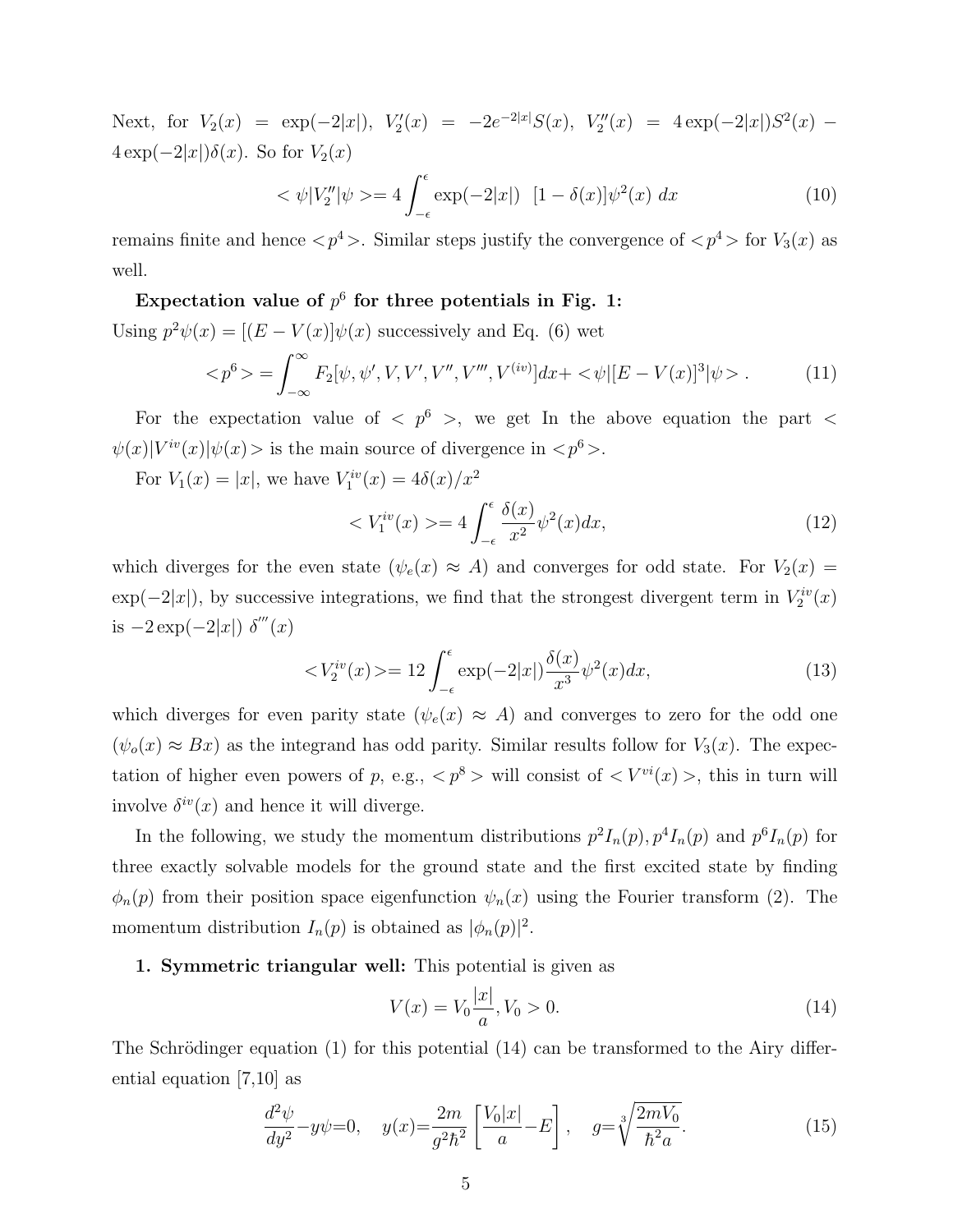

FIG. 2: Various momentum distributions  $p^{2j}I_n(p), j = 1, 2, 3$  for the triangular potential well (14); (a): for first even parity state  $(n = 0)$ , (b): for the the first odd parity state  $(n = 1)$ . Distributions for  $j = 1, 2$  are convergent, however for  $j = 3$  in (a) the distribution show a long tail for even parity state.

This second order equation has two linearly independent solutions called Airy functions Ai(y) and Bi(y). It is Ai(y) that vanishes as  $x \sim \infty$ , so we admit the solution of (14) as  $\psi(x \ge 0) = CAi(y(x))$  and for  $x < 0$ , we have  $\psi(x < 0) = CAi(y(-x))$ . For the even parity state, we demand  $\psi'(0) = 0$ 

$$
Ai'(y_0) = 0, \quad \psi(x) = CAi(y(x)), \quad y_0 = -\frac{2m}{\hbar^2} \frac{E}{g^2}.
$$
 (16)

For the odd parity states we demand  $\psi(0) = 0$ , so the eigenvalue condition and the eigen functions are

$$
Ai(y_0) = 0, \quad \psi(x) = C \, \text{sgn}(x) Ai(y(x)), \tag{17}
$$

We take  $V_0 = 5$  and  $a = 1$  in arbitrary units, the well has two bound states at  $E = 2.9789$ and  $E = 6.8366$  as per Eqs. (16) and (17). The three momentum distributions are plotted for the first even and the first odd state in Fig. 2(a) and 2(b), respectively.  $p^2 I_n(p)$  and  $p^4 I_n(p)$  show fast convergence to zero in both parts (a) and (b) but  $p^6 I_0(p)$  has long tail in Fig. 2(a) displaying a divergence for  $\langle p^6 \rangle$ , whereas the odd parity states presents short range characteristic of the distribution  $p^6I_1(p)$ .

### 2. Symmetric (convergent) exponential well: This potential is given as

$$
V(x) = -V_0 \exp(-2|x|/a), V_0 > 0
$$
\n(18)

The Schrödinger equation for this potential can be transformed to the Bessel equation  $[8,10]$ as

$$
w^{2}\frac{d^{2}\psi}{dw^{2}} + w\frac{d\psi}{dw} + (k^{2}a^{2} + w^{2})\psi = 0, \ w = qae^{-|x|/a}, k = \frac{\sqrt{2m(-E)}}{\hbar}, E < 0, q = \frac{\sqrt{2mV_{0}}}{\hbar}(19)
$$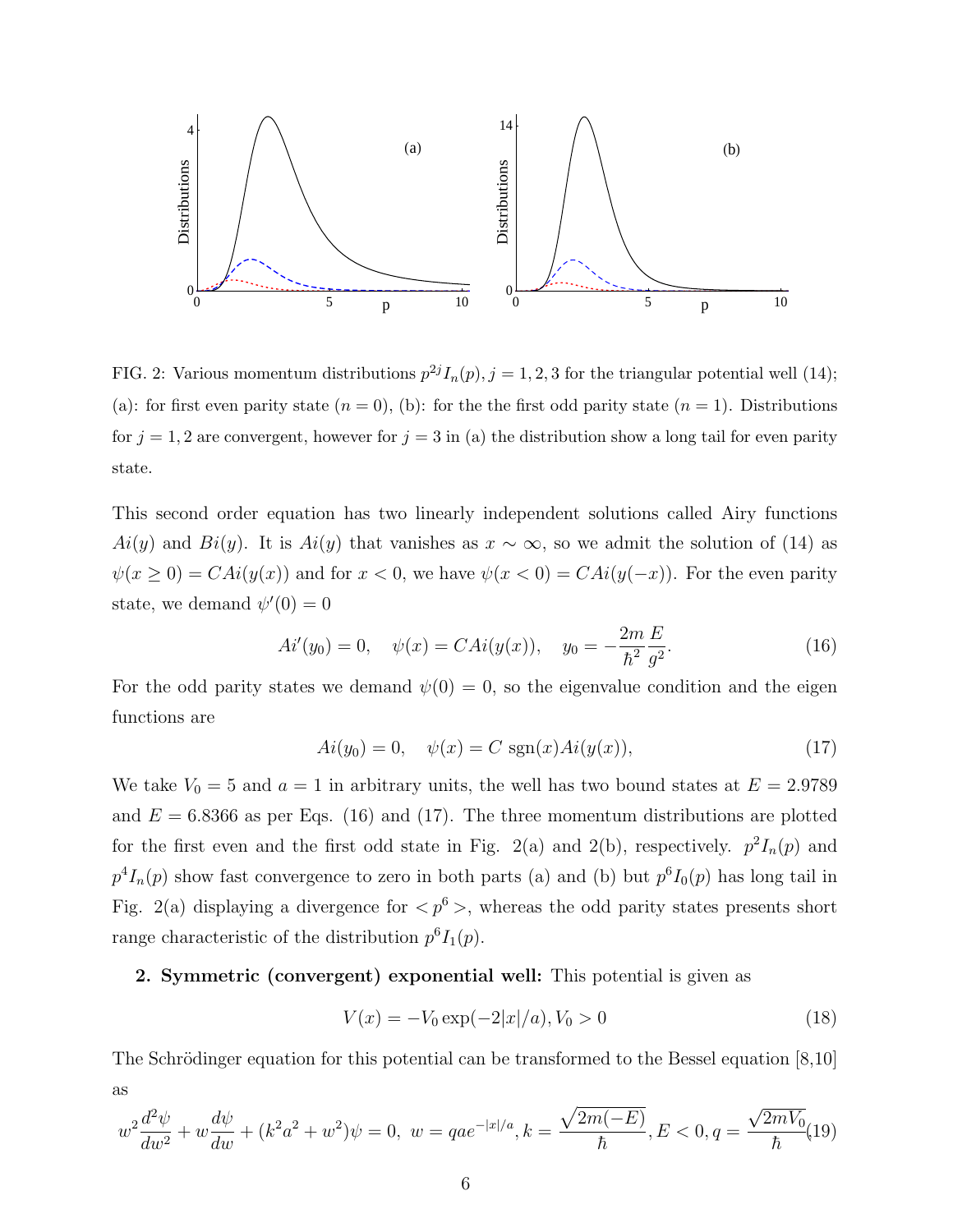

FIG. 3: The same as in Fig. 2, for the convergent exponential potential well (18). Visualize the much longer tail in (a) in the solid curve indicating the divergence of  $\langle p^6 \rangle$  for the even parity state.

whose two linearly independent solutions are  $J_{ka}(w)$  and  $J_{-ka}(w)$ . Noting that when w is very small  $J_{ka}(w) \approx \frac{w^{ka}}{\Gamma(1+k)}$  $\frac{w^{ka}}{\Gamma(1+ka)}$  so when  $x > 0$ ,  $J_{ka}(w) \sim e^{-kx}$  represents bound solution. So we choose  $\psi(x) = C J_{ka}(qae^{-|x|/a})$ . For even parity states, we demand  $\psi'(0) = 0$  to get quantization condition and the corresponding eigenfunctions as

$$
J'_{ka}(qa) = 0, \quad \psi(x) = C J_{ka}(qae^{-|x|/a}). \tag{20}
$$

For the odd parity states, we demand  $\psi(0) = 0$  and get the quantization condition and the corresponding eigenfunctions as

$$
J_{ka}(qa) = 0, \quad \psi(x) = C \, \text{sgn}(x) J_{ka}(qae^{-|x|/a}). \tag{21}
$$

For  $V_0 = 15, a = 1$  Eq. (20) yields the ground state eigenvalue as  $E = -7.3460$  and Eq. (21) yields the eigenvalue of the first excited state as  $E = -1.0622$ . For the first two states, we plot various distributions as in Fig. 3. One can visualize the long tail in  $p<sup>6</sup>I<sub>0</sub>(p)$  in Fig. 3(a) that would give rise to divergence in  $\langle p^6 \rangle$  for the even parity state.

3. Symmetric (divergent) exponential well: This potential is written as

$$
V(x) = V_0[e^{2|x|/a} - 1],\tag{22}
$$

for which the Schrödinger equation  $(1)$  can be transformed to the cylindrical Bessel equation as [9,10]

$$
z^{2}\frac{d^{2}\psi}{dz^{2}} + z\frac{d\psi}{dz} + (-\kappa^{2}a^{2} - z^{2})\psi = 0, \quad z = qae^{|x|/a}, \kappa = \frac{\sqrt{2m(E+V_{0})}}{\hbar}, q = \frac{\sqrt{2mV_{0}}}{\hbar}.
$$
 (23)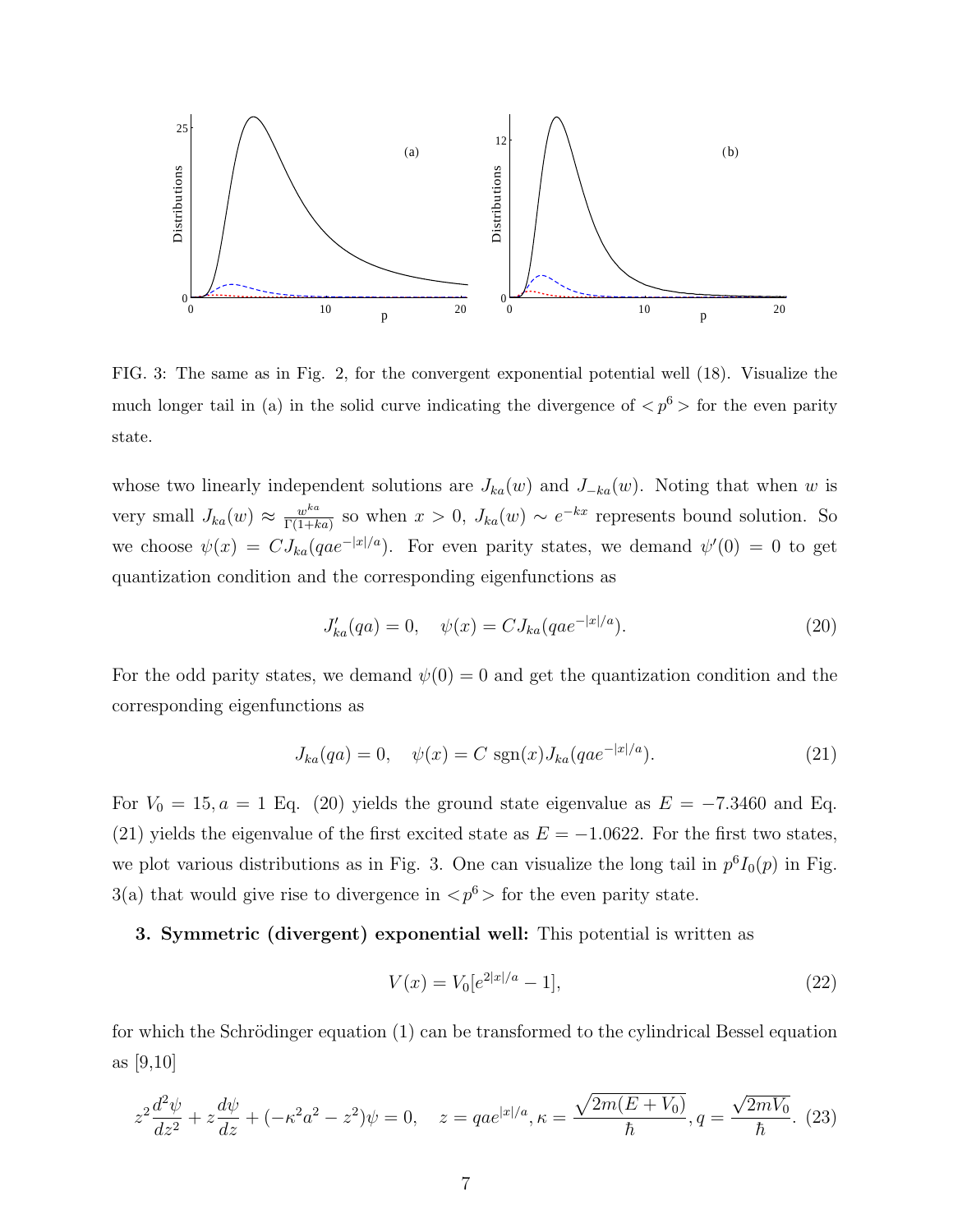

FIG. 4: The same as in Fig. 2, for the divergent exponential potential well (22). Visualize the much longer tail in (a) in the solid curve indicating the divergence of  $\langle p^6 \rangle$  for the even parity state.

Out of two linearly independent solutions of (23) as modified Bessel function:  $I_{i\kappa a}(z)$  and  $K_{i\kappa a}(z)$ . Here, we choose  $K_{i\kappa a}(z)$  as the solution of (22) since it vanishes for  $|x| \sim \infty$ . For even parity states we demand  $\psi'(0) = 0$ , then the quantization condition and eigenfunctions are given as

$$
K'_{ika}(qa) = 0, \quad \psi(x) = CK_{ika}(qa e^{|x|/a}). \tag{24}
$$

For odd parity state we demand  $\psi(0) = 0$ , we get the eigenvalue equation and eigenfunctions as

$$
K_{i\kappa a}(qa) = 0, \quad \psi(x) = C \, \text{sgn}(x) K_{i\kappa a}(qa e^{|x|/a}). \tag{25}
$$

For  $V_0 = 5$  and  $a = 1$ , we get first two bound states in the potential at  $E = 6.4646$  and  $E = 17.5365$ . The three distributions are plotted in Fig. 4, where the solid line in Fig. 4(a) yet again indicates much longer tail justifying the divergence of  $\langle p^6 \rangle$  for the even parity state.

We would like to mention that if  $\langle p^6 \rangle$  is divergent and hence  $\langle p^{2j} \rangle$ , j = 4, 5, 6.., also diverge. Also,  $\langle p^{2j+1} \rangle$  for  $j = 0, 1, 2, ...$  vanish due to antisymmetry of the integrands. Momentum distributions for other interesting one-dimensional potential wells can be seen in Refs. [6,11].

The divergence of  $\langle p^6 \rangle$  or the long tail of  $p^6 I_0(p)$  for these symmetric two piece wells though proved in Eqs. (12) and (13) in a simple and transparent way show very well in Figs. 3(a) and 4(a). For the triangular well, the long tail may be missed out in Fig. 2(a), however it exists there.

In one dimension, functions which are discontinuous or non-differentiable at some point(s) are called non-analytic. Both analytic (e.g.  $V(x) = x^2$ , sech<sup>2</sup>x and non-analytic potentials